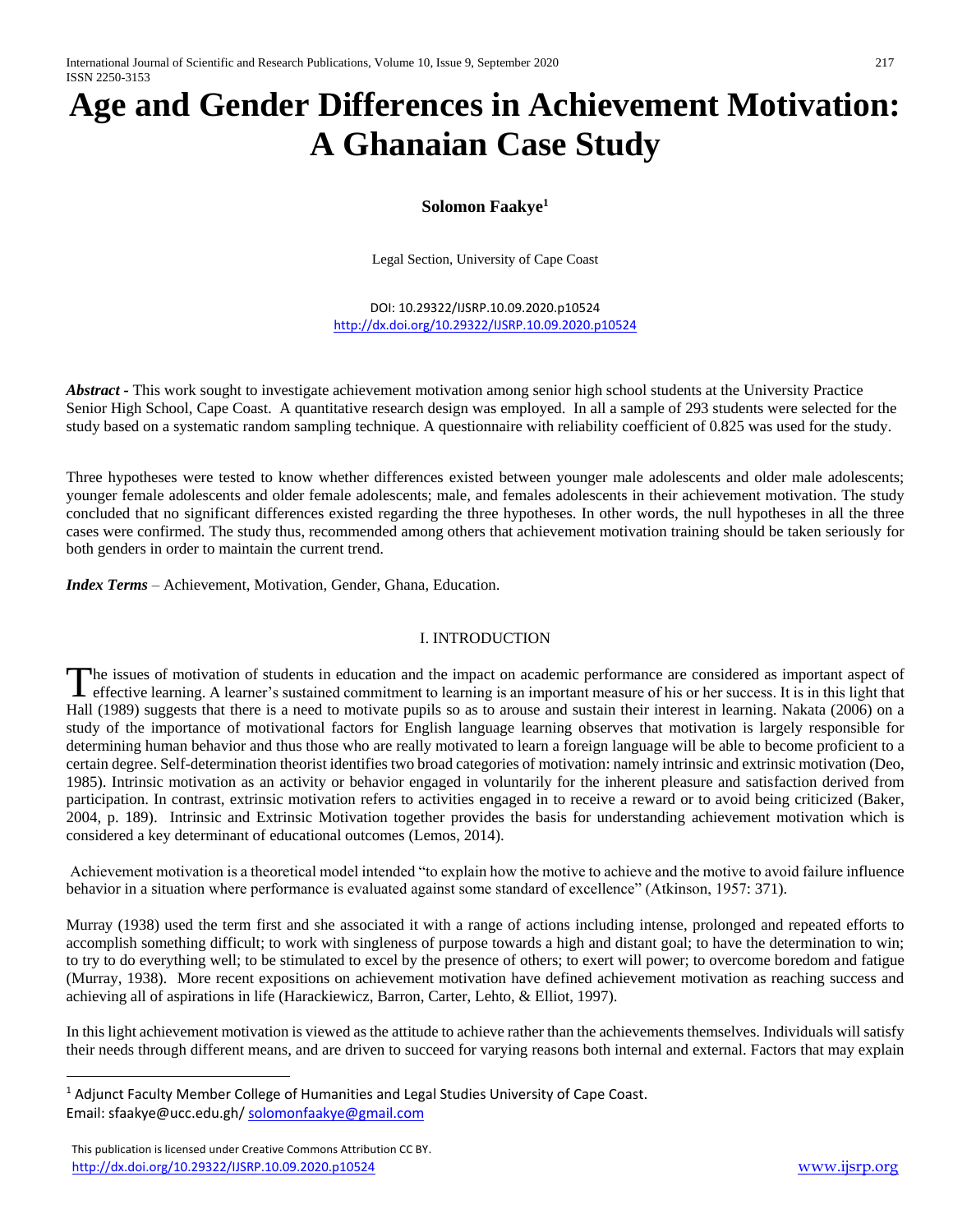International Journal of Scientific and Research Publications, Volume 10, Issue 9, September 2020 218 ISSN 2250-3153

Individuals achievement motivation are broadly classified by theorist into achievement motive and achievement goals. Achievement motives include the need for achievement and the fear of failure. These are the more predominant motives that direct our behavior toward positive and negative outcomes. Achievement goals are viewed as more solid cognitive representations pointing individuals toward a specific end. Achievement motives can be seen as predictors of achievement circumstances rather than providing a direct basis for achievement. Thus, achievement motives are said to have an indirect or distal influence, and achievement goals are said to have a direct or proximal influence on achievement-relevant outcomes (Elliot & McGregor, 1999). Examples of achievement goals include: a performance-approach goal, a performance-avoidance goal, and a mastery goal. A performance-approach goal is focused on attaining competence relative to others, a performance-avoidance goal is focused on avoiding incompetence relative to others, and a mastery goal is focused on the development of competence itself and of task mastery (Ibid).

Achievement motivation is an important issue for psychologists and individuals in the field of education because it has been correlated with academic self-concept (Marsh & Hau, 2003), academic self-efficacy (Bong & Skaalvik, 2003), learning and performance goals (Hsieh et.al, 2008), developmental level (Guay, Marsh, & Boivin, 2003), and gender differences (Mandel & Marcus, 1988). Research on achievement motivation in the schools suggests a relationship with moral reasoning, behavioral problems, intrinsic motivation, apathy, and teacher burn-out rates (Timms, et.al 2007; Walsh, 2006).

The focus of the current research project is on differences in achievement motivation based on gender and age among younger and older adolescents within the senior high school as well as the dominant factors that affect. Using the University Practice Senior High School; a medium size high achieving urban school as the setting, the work attempts to examine how male and female as well as old and young adolescents differ on achievement motivation broadly viewed. Studies on whether or not differences exist among young people in achievement motivation have been generally inconclusive. This work seeks to explore the question within the Ghanaian context in a bid to add further insight to this area of research. The work thus revolves around three main objectives namely:

- a) To investigate the differences in achievement motivation among younger and older adolescents males in the Senior High School
- b) To investigate the differences in achievement motivation among older and younger adolescent females in the senior high school
- c) To investigate the differences in achievement and motivation among males and females in the senior high schools

## II. STATEMENT OF THE PROBLEM

Research shows that, low test scores, low grades, high school drop-out rates, poor attendance, and low motivation usually top the list of the reasons why students fail in high school (Noguera, 2003). High achievement motivation among high school students in general is linked to reduced school dropout rates and increased levels of academic success (Alspaugh, 1998; Caldwell, 2007; Chmelynski, 2004; Haycock, 2001). Everyone is motivated by something (Eccles, Wigfield, & Schiefele, 1998; Hootstein, 1998). The question remains as to whether gender and age accounts for high or low achievement motivation among adolescent students in the Senior High Schools.

Past research has indicated that males and females are likely to score differently on various aspects of academic motivation. These gender differences are apparent within intrinsic (McGeown et al., 2012) and extrinsic (Rusillo et al., 2004) attributes, learning strategies (Massachi, 2000), and hours devoted to studying (Trautwein & Ludtke, 2007). Autonomous motivation was also found to mediate the relationship between self-concept and achievement in a sample of 925 high school students (Guay et al., 2010). However, much of this research is domain specific as it measures motivation towards a particular task area (e.g. motivation towards learning a foreign language). This, in turn, limits its usefulness in explaining students' holistic motivation, i.e. regardless of subject or task. It is also imperative to note that much of the previous research has been conducted among students residing in educational contexts that precede senior high school education and in the developed countries or transitional economies.

There is therefore a void in the literature that focuses on the Achievement Motivation characteristics of senior high school students in Ghana. If achievement motivation is linked to academic persistence and reduced dropout rates and senior high school is a pivotal transition year, then we ought to explore these phenomena and attempt to understand the key differences that exist across gender and age in achievement motivation. The present study uses a descriptive quantitative method to describe differences in achievement motivation among senior high school students in the University Practice Senior High School (UPSHS), Cape Coast with specific reference to age and gender as independent variables.

#### III. RESEARCH HYPOTHESIS

- Ho1. There are no significant differences in the levels of Achievement Motivation between younger male and older male Adolescents in the Senior High School?
- Ho2 There are no significant differences in the levels of Achievement Motivation between younger and older adolescents?

Ho3 There are no significant difference in the levels of achievement motivation between male and female adolescents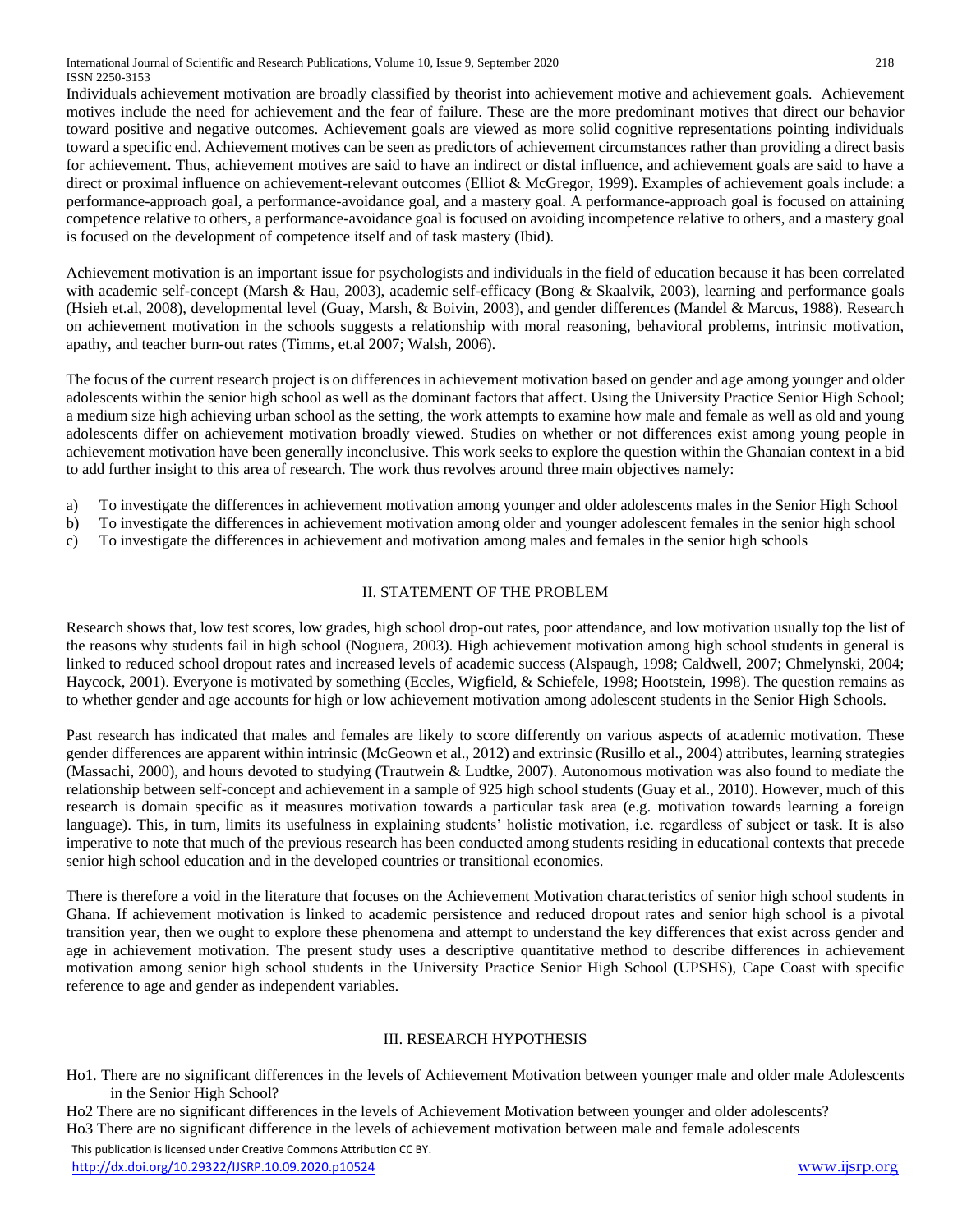## IV. RELATED LITERATURE

#### *A. The Concept of Achievement Motivation*

Within his framework to understand achievement motivation, McClelland (1961) proposed that regardless of culture or gender, people are driven by: achievement, power, and affiliation. He proposed that these needs were socially acquired and the extent to which these motivators are learned varies from person to person, and depends on the individual and his or her background (Butler, 2014). Achievement Motivation Theory recognizes the need for Achievement, the need for Power, and the need for Affiliation as common themes to explain and predict behavior and performance acquired during an individual's lifetime (Ibid). The need for achievement is characterized by the wish to take responsibility for finding solutions to problems, set goals and get feedback on levels of success.

McClelland (1961) described the need for Achievement as victory or accomplishment with some standard of excellence. Phelan and Davidson (1994) explained the need for achievement to be an unconscious concern for excellence through a person's efforts.

#### *B. Sex Differences*

There are numerous studies on sex differences in achievement motivation at school in the literature of psychology. One of the earliest studies was conducted by Morris (1959) which referred to the psychic and social differences between sexes. The study concluded that the education outcomes of men and women will, at least in part, be different at the graduate and collegiate level.

Mackintosh (1998) claimed that there is no sex difference in general intelligence. He defined general intelligence as the reasoning ability and its best measure is the Progressive Matrices. After examining two tests administered by the Israeli Defense Forces which qualify IQ, Flynn (1998) finds no sex difference. Kimball (1989) finds that in contrast to standardized measures of mathematics achievement tests like SAT-M, female students outperform males in math classes.

There is more literature that supports the differences position. For example, Cartwright et al. (2013) reported that intrinsic motivation is related to significantly greater levels of academic achievement for male, but not for female students. However, the generalizability of these particular findings appears limited due to the use of a small sample size, and specific focus on physiology students.

In a study with 419 Italian students, Vecchione et al. (2014) revealed that the predictive value of intrinsic motivation on academic outcome tended to be stronger for females, whereas the impact of extrinsic motivation was stronger for males. However, given the paucity of studies in the area, research with more diverse student populations is warranted.

Another study investigated eight different types of goal orientations to determine predictability of academic achievement (Giota, 2002). Participants in this study consisted of 7,391 students who were part of a longitudinal Swedish project called "Evaluation through Follow up." The investigator examined male and female students in grades 6 and 8. The results revealed that there were gender differences in the types of goals for which males and females strived in school. More specifically, they found that girls were more likely than boys to score higher on academic achievement in language. Boys were more likely than girls to score higher on domain-specific mathematics/science.

Linenbrink and Pintrich (2002) examined research pertaining to student motivation and four key components that included academic self-efficacy, attributions, intrinsic motivation, and achievement goals. Males and females were found to have different competencerelated beliefs during childhood and adolescence (as cited in Wigfield & Eccles, 2002). Results revealed that boys had higher competence beliefs in sports activities and math compared to girls.

Other researchers have investigated gender differences in future orientation and motivation (Greene & DeBacker, 2004). This metaanalysis examined differences in orientation and motivation across several studies. They concluded that females typically pursue a greater array of goals compared to males. The researchers believe that this is possibly due to the modern Western culture of women in the workforce and pursuing more jobs that were once held exclusively by males. The researchers suggested that female students are more affected by fear of failure than males. They indicated that this fear of failure creates anxiety and likelihood of withdrawing before obtaining a goal. They concluded that the school setting plays a role in the type of motivation that males and females maintain.

In studies in which researchers specifically examined self-evaluative bias, boys showed more positive bias in math than did girls (Dupeyrat, Escribe, Huet, & Regner, 2011). Similarly, males overestimated and females underestimated their numerical, spatial, and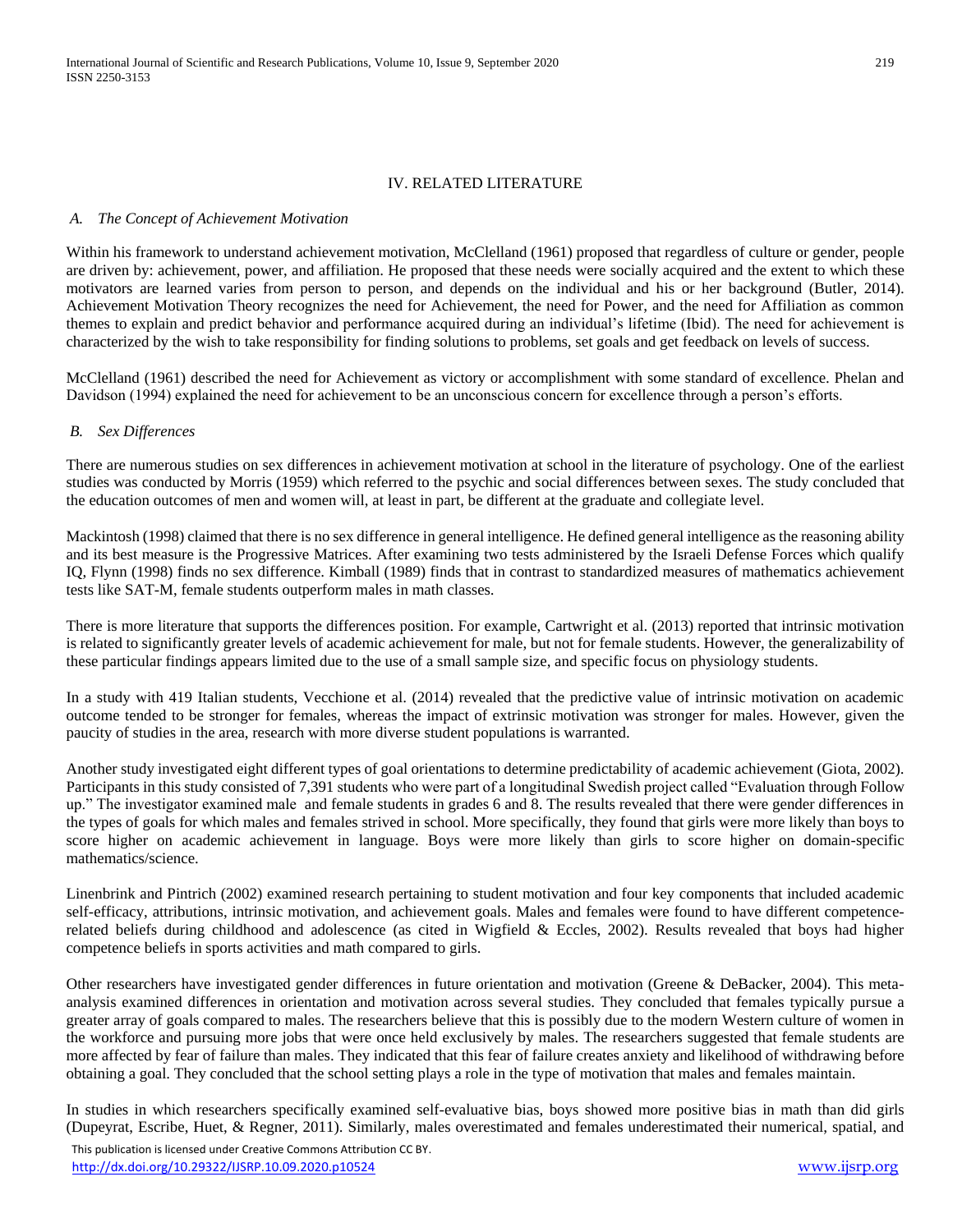general intelligence (Steinmayr & Spinath, 2009). These patterns have been linked to culturally transmitted gender roles and expectations that orient boys to be both more confident and more motivated to succeed in what are perceived as gender-appropriate domains (Eccles, Jacobs, & Harold, 1990; Nagy et al., 2010).

Carr and Mednick (1988) tend to lend support to the afore-stated view that culture linked to childhood socialization may explain gender differences in achievement motivation. In a study of ninety seven boys and one hundred girls they found that socialization practices have different effects on Achievement motivation depending on who is been nurtured. Their study revealed that Nontraditional sex role training led to higher achievement motivation for girls and traditional sex role training led to higher achievement motivation for boys.

In another study, researchers examined gender differences in achievement motivation while evaluating the psychometric properties of the Academic Motivation Scale (Cokley, Bernard, Cunningham, & Motoike, 2001). Participants in this study consisted of 263 undergraduate psychology students at a Midwestern University. The instrument used to assess academic motivation was the Academic Motivation Scale, which measures intrinsic, and extrinsic, motivation. No gender differences were found in this study, and only partial support for the construct validity of the instrument was found. The primary finding was that individuals with a high academic selfconcept had more of an internal locus of control. They concluded that these individuals are more intrinsically motivated than extrinsically motivated.

Gower, Cole and Philips (1987) investigated gender differences in undergraduate psychology students at Texas Christian University. Twenty eight males and twenty four females participated in a game called Prisoner's Dilemma. Males and Females used different strategies to play the game. The findings were that achievement motivation could not adequately explain differences in game behavior. The researchers thus concluded "Regardless of gender, some individuals in a competitive situation are motivated by a desire to avoid losing" (Gower, Cole & Philips, 1987.p4). Other researchers have found that when females begin to reach adolescence, they feel the need to conform to female gender roles (Basow & Rubin, 1999). Gender roles for both males and females begin to intensify starting in early adolescence due to internal and external forces that require adjustments. Such adjustments include physiological, psychological, and social changes that male and female adolescents endure that influence the formation of an adolescent's self-esteem, selfcompetency, and perceptions. The authors suggested that these adjustments may lead to different focuses in achievement motivation for males and females.

In summary, the research on gender differences in achievement for males and females has resulted in inconsistent findings. Some researchers have found no difference (e.g., Ligon, 2006), whereas others have found differences (e.g., Vermeer, Boekaerts, & Seegers, 2000).

# *C. Age and Achievement*

Research suggests that age play a role in achievement motivation. Academic self-concept as a construct of achievement motivation, is thought to change with developmental levels such that younger children's academic self-concept is centered more on internal factors (Guay, Marsh, & Boivin, 2003). For example, younger children are more motivated intrinsically to complete their homework or to study for a test (Ibid). As children get older, they are more likely to have academic self-concepts that are influenced by external factors such as rewards or incentives. This means younger children's motivation may change as they move from pre-adolescence to adolescence (Ibid).

As children enter different academic settings, it could also be that the demands change and children are reinforced differently by teachers (Ibid). This study included three cohorts of French-Canadian children (N=385) in grades 2 through 4. The participants' academic selfconcept was measured. Academic achievement was measured by the questionnaire that the teachers completed. The results indicated that as these children become older, their academic self-concept responses become more strongly correlated with academic achievement (Ibid).

Researchers specifically examined different domains related to achievement and self-competence in children (Jacobs, Lanza, Osgood, Eccles, & Wigfield, 2002). Notable, were the researchers' findings concerning self-perceptions of competence. They found that selfperceptions of competence and subjective task values declined with age. This suggests that the decline in self-perceptions is more of a downward trend rather than a leap in self-perceptions relating to achievement. They also found that self-perceptions of competence are related to the value of the activity in school.

Other researchers studied the impact of student transitions of 7th, 9th, and 11th graders on motivational tasks (Yeung & McInerney, 2005). The study consisted of 199 high school students from Hong Kong with the ages ranging from 12 through 18 years of age. Motivation was assessed using scales with four specific domains that measure task, effort, competition, and praise orientation. The scale was tested for validity by applying a structural equation modeling analysis. The study found that 7th graders scored significantly higher on task and effort scores than the other grade levels. They concluded that overall student motivation drops after 7th grade. Therefore,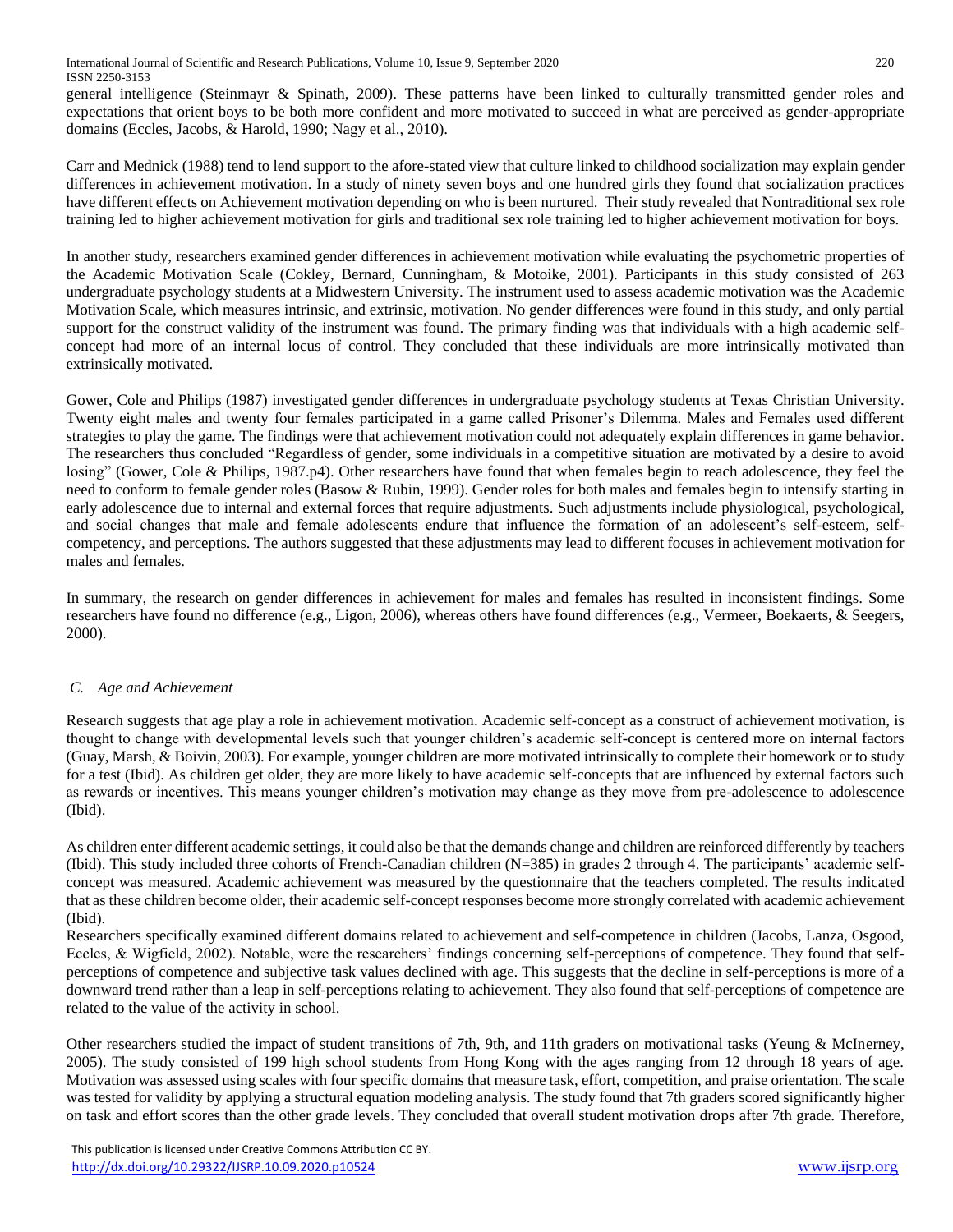effort motivation begins to drop around adolescence. The researchers found that competition and praise orientation declined consistently across the grades.

Another study examined adolescents' academic orientations during their high school years (Crosnoe, 2001). The participants were from nine high schools and completed two questionnaires in which covered social, educational, and psychological factors. Results of the longitudinal study indicated that the students first began high school with moderate level of academic orientation, but experienced significant declines in academic orientation over the period they were in high school. Studies examining age-related changes in achievement goal orientations in children and adolescents focus on developmental and contextual theories to explain changes in goal orientations (Wigfield & Cambria, 2010). Developmental theorists (e.g., Nicholls, 1990) posit that younger children, especially those in elementary schools, are unable to distinguish the difference between ability and effort. In the elementary school years, students believe that intelligent students are those making a great deal of effort. However, with cognitive development, older students easily segregate effort and ability and believe that students who try to exert a lot of effort to accomplish a task are in fact less intelligent. Other developmental theorists (Dweck & Legge, 1988) make a distinction related to students' ability or intelligence views. According to Dweck and Leggett (1988), students have two different views about their abilities, namely entity and incremental views.

Developmental theorists (Dweck & Leggett, 1988; Nicholls, 1990) also posit that although students generally begin elementary school with mastery goal orientation, they become progressively more performance oriented as they move through upper grades. Theorists focusing on contextual variables take into account the instructional contexts and how they can affect students' goal orientations in schools (Wigfield & Cambria, 2010). Researchers specifically emphasized the difference in classroom and school goal culture to explain the reasons for changes in achievement goal orientations (Meece, Anderman, & Anderman, 2006). Specifically, a school environment emphasizing improving skills and learning may positively affect some students' master achievement goals and motivation, whereas school environments focusing on competition and demonstrating skills that are superior to those of other students may make some students more performance oriented and decrease their motivation (Meece, Anderman, et al.,2006).

Cross-sectional studies examining age-related differences in divergent student cohorts have shown that elementary school students were higher in mastery approach goal orientation than middle school students (Leondari & Gialamas, 2002) or showed no difference (Liu, 2003), and middle schools students were also higher in mastery goal orientation than high school students (Gonida, Kiosseoglou,  $\&$ Voulala, 2007).With respect to performance approach goals, similar to mastery goal orientations, researchers found that middle school students were higher in performance approach goals than high school students (Gonida et al., 2007). Performance avoidance goals also tend to lessen between middle school and high school (Leondari & Gialamas, 2002).

However, there are at least two obvious limitations in the studies mentioned above. They compared students from different educational levels, such as junior high school, middle high school, and senior high school. However, students' achievement goal orientations may change within a school year or across specific education levels as a function of age (Dweck & Leggett, 1988). Secondly, because these studies included individuals of different developmental stages, such as early (Liu, 2003), middle, or late adolescence (Gonida et al., 2007), they may overlook specific changes within specific developmental stages, such as middle adolescence.

Differences in results cannot only be attributed to sample differences (Meece,Glienke, & Burg, 2006) and/or divergent assessment instruments (Dekker et al., 2013), but may also indicate social, cultural, and contextual factors at work. Taken together, much of the available evidence on age differences is inconsistent and requires further investigation. Other researchers investigated achievement motivation changes over time and the perception of academic setting factors in order to determine influences of academic outcomes (Wilkins & Kuperminc, 2010). The participants of this study included 143 Latino adolescents. Results revealed 8th grade students reported an increase in mastery-approach achievement motivation within an academic setting that was task-focused as they transitioned to high school.

Ligon (2006) studied achievement motivation of 175 males and females in elementary, junior high, and high school from a white, middle-class, suburban school district in New York. The participants in this study were selected from the 4th, 7th, and 10th grades. Ligon wanted to specifically analyze differences in students' levels of achievement motivation based on gender and developmental level. The study used the Achievement Motivation Profile (AMP), Achievement Motivation Profile Jr. (AMP Jr), and the Student's Perception of Achievement Motivation Question. The results of the study indicated that achievement motivation across developmental level was significant. Drawing from the inconclusive nature of the theoretical and empirical literature we expected that there would be no significant differences between girls and boys in achievement motivation and also between younger adolescents and older adolescents in their achievement motivation.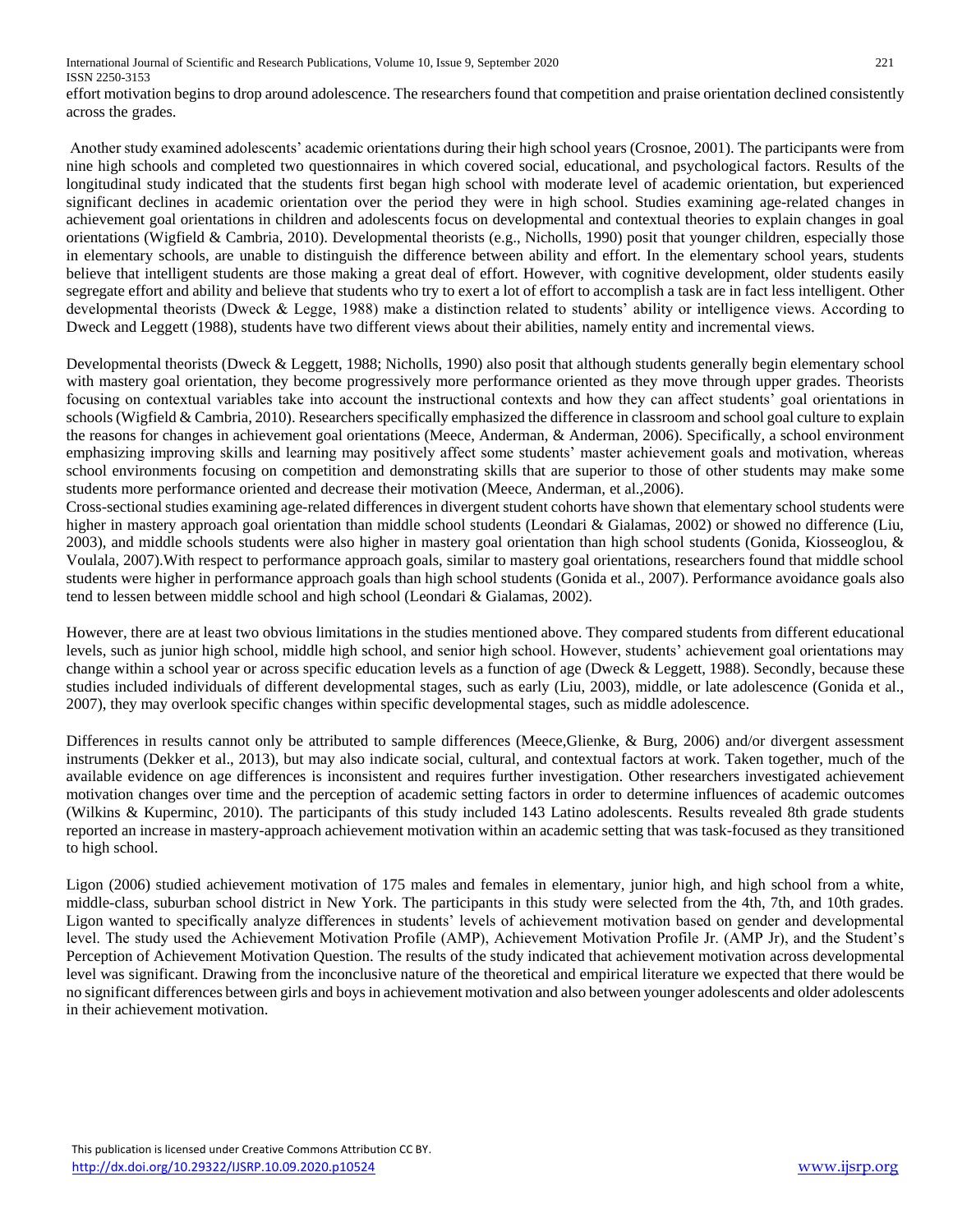## V. RESEARCH METHODOLOGY

#### *A. Research Design*

This work employed a survey research design. The choice of this design was to enable the researcher make inferences about the study population based on the selected sample. Given the limited time the researcher had to complete this dissertation it was apparent that reaching the entire population for this study will be very demanding. The survey method provided the fastest and cost effective means of obtaining information from the selected sample. A close ended questionnaire design based on a standardized scale was used to elicit response from the sample.

## *B. Sampling Setting*

The sampling area of this study was the University Practice Senior High School, Cape Coast. The school is located in the central region of Ghana and is currently one of the most highly populated schools with a population of 1817. The school is a co-educational school and has been in existence since 1976. It is currently run by the Ghana Education Service as a category B school. At the time of conducting this study, the final year students were writing their WASSCE and were therefore not included in the study population. The total study population therefore comprised first and second year students whose number in total was 1244.

## *C. Population and Sample*

The total population of the University Senior High School, form one's and forms two's consisting of 526 males and 718 females. Breakdown of population by form and gender can be found in tables 1 and 2.

| Table 1: Breakdown of Population by Form and Gender |  |  |
|-----------------------------------------------------|--|--|
|                                                     |  |  |

| <b>GENDER</b> |             |               |              |  |  |
|---------------|-------------|---------------|--------------|--|--|
| <b>FORM</b>   | <b>MALE</b> | <b>FEMALE</b> | <b>TOTAL</b> |  |  |
| <b>ONE</b>    | 276         | 394           | 670          |  |  |
| TWO           | 250         | 324           | 574          |  |  |
| <b>TOTAL</b>  | 526         | 718           | 1244         |  |  |

**Source**: University Practice Senior High School 2017/2018 academic year records

#### *Table 2: Breakdown of population by gender and class*

|                             | <b>FORM ONE</b> |               | <b>FORM TWO</b> |               |
|-----------------------------|-----------------|---------------|-----------------|---------------|
| <b>CLASS</b>                | <b>MALE</b>     | <b>FEMALE</b> | <b>MALE</b>     | <b>FEMALE</b> |
| <b>General Arts</b>         | 113             | 176           | 98              | 143           |
| General Science             | 57              | 52            | 41              | 41            |
| <b>Business</b>             | 58              | 30            | 58              | 24            |
| Home Economics              |                 | 88            |                 | 88            |
| Visual Arts                 | h               | 37            | 33              | 14            |
| <b>Agricultural Science</b> |                 |               | 20              | 14            |

**Source**: University Practice Senior High School 2017/2018 academic year records

A sample of 293 from the University Practice Senior High School from the population of first and second year students as shown in Table 2 participated in the study. A representative sample of the population was obtained using Krejcie and Morgan (1970) Sample Size Calculation.

## *D. The Research Instrument*

A questionnaire was used in the study. The instrument was a 50 item questionnaire with all questions closed ended. It was adapted from DEO-MOHAN's Achievement Motivation (n-Ach) Scale (DMAMS) (1985). Thirteen (13) of the fifty (50) items were negative and 37 were positive items. Responses were made on a 5 point Likert scale. A positive item carries the weights of  $4.3.2.1 \& 0$  respectively for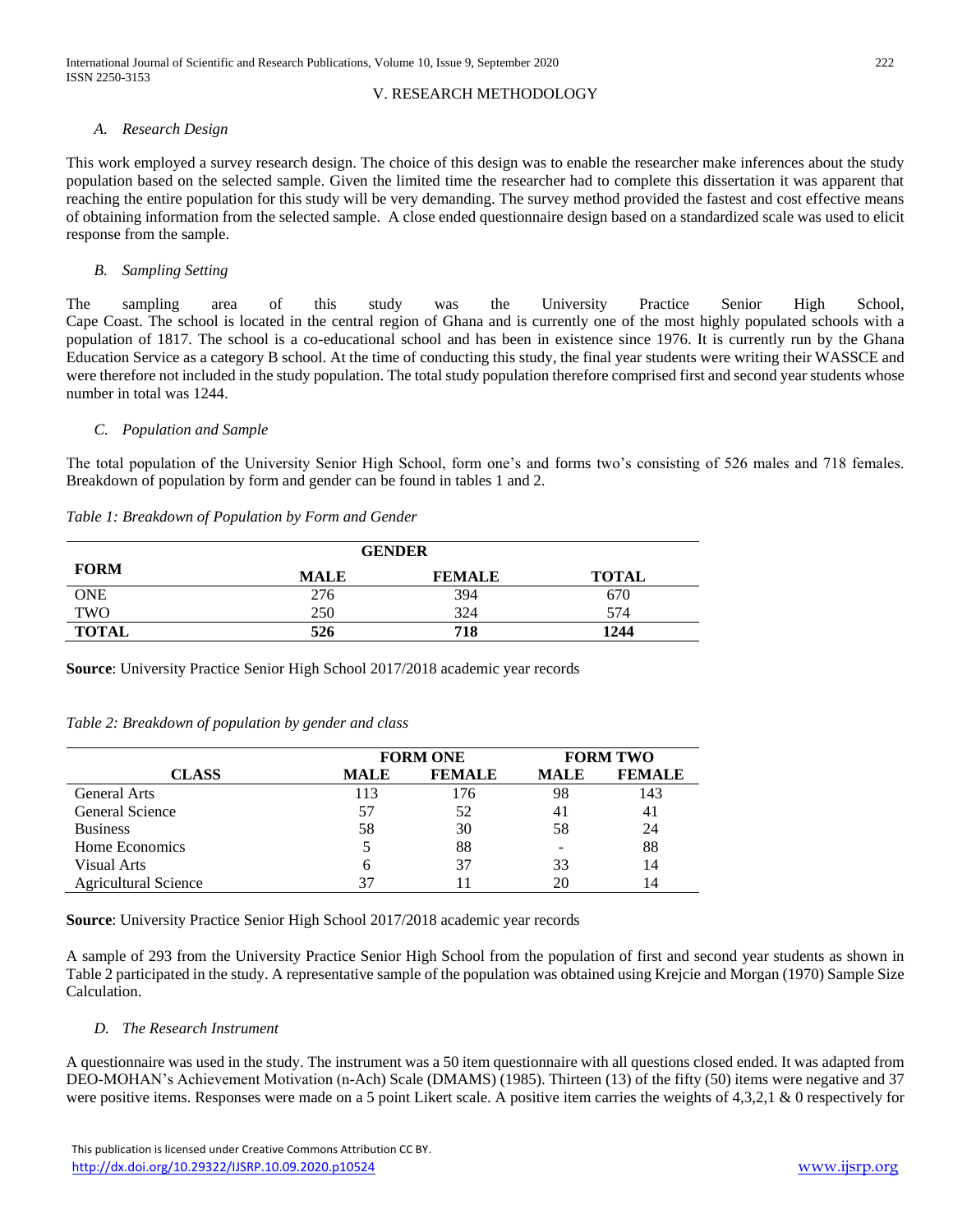International Journal of Scientific and Research Publications, Volume 10, Issue 9, September 2020 223 ISSN 2250-3153

the categories of always, frequently, sometimes, rarely and never. The negative items were scored reversely i.e.  $0,1,2,3 \& 4$  for the same categories.

#### VI. RESULTS AND DISCUSSION

#### *A. Introduction*

This chapter describes the analysis of data collected. The findings relate to the research hypothesis that guided the study. Data was analyzed to identify, describe and explore the differences between older and younger adolescents and male and female adolescents in their achievement motivation. Data from 293 students was used for data analysis using the Analysis of Variance (ANOVA).

#### *B. Demographic Relationships and Study Variables*

This set of data was intended to describe demographic variables of the sample and to assess for any influence on the research findings. The demographic data consisted of age, sex, and class of respondents.

The gender of respondents was sought to enable the researcher ascertain gender distribution of the older and younger adolescents. The result is pictorially displayed in Figure 1.





**Source:** University Practice Senior High School 2017/2018 academic year records

From Figure 1, it can be observed that the number of female respondents outweighed that of their male counterparts. About one hundred and two of the respondents were male whiles the female respondents were one hundred and eighty-nine. This establishes the point that the University Practice Senior High School has a greater number of female students than males.

The age of respondents was sought to find out the age distribution of adolescents. The results are displayed in Figure 2.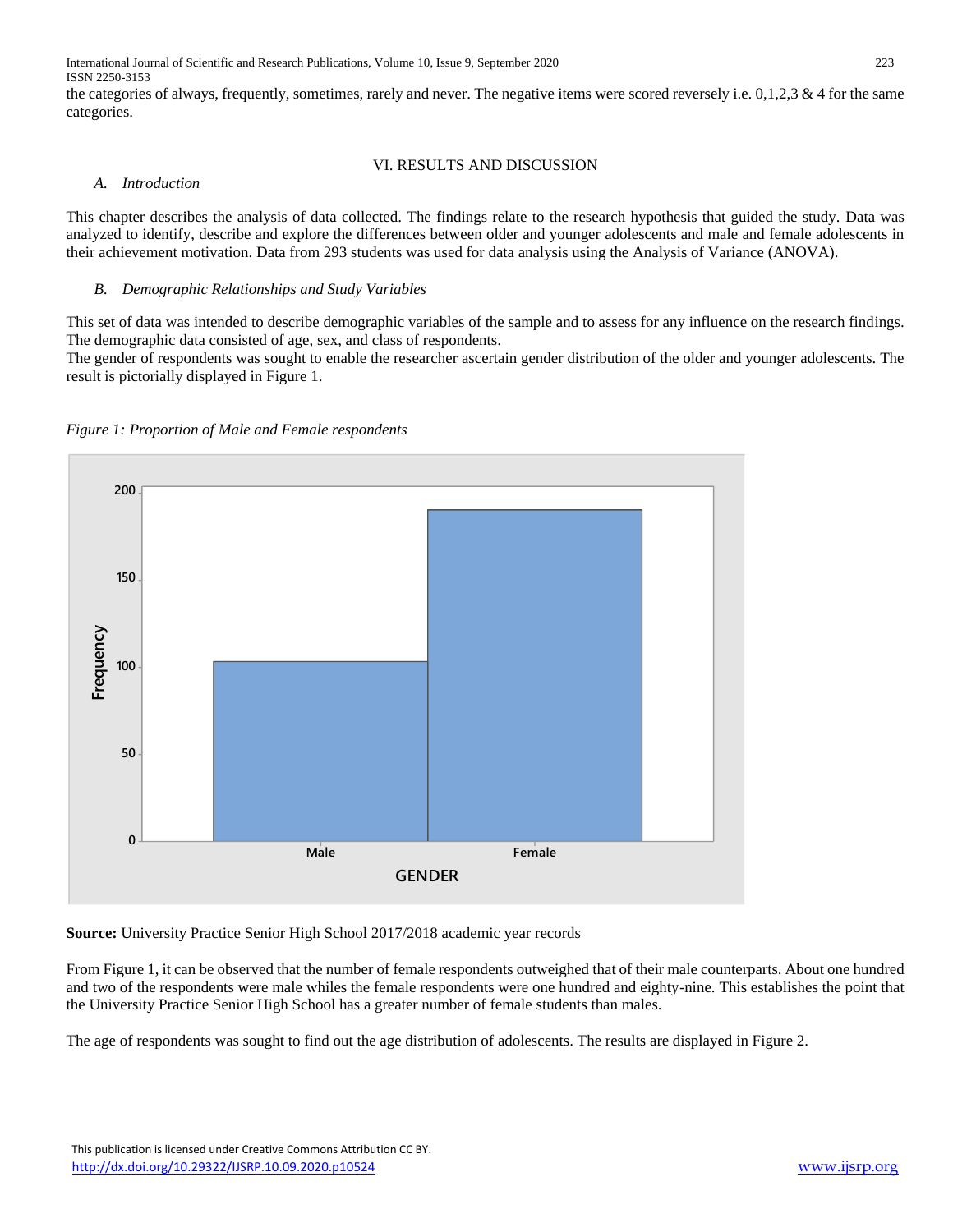

**Source** : University Practice Senior High School 2017/2018 academic year records

From Figure 2, it can be seen that the number of older adolescents' respondents slightly outweighed the younger adolescent respondents in the study. Whilst 146 younger adolescents took part in the study representing 49.8%, 147 older adolescents took part in the study representing 50.2% of the respondents.

This part sought to ascertain the number of respondents by both age and gender. The distributions of the four categories of independent variables used for this study are presented, namely: younger male adolescents, younger female adolescents, older male adolescents and older female adolescents. Table 3 and Figures 3, 4 and 5 describe this relationship.

|              | N  | Minimum<br>age | Maximum<br>age | Mean<br>Age | Std. Deviation |
|--------------|----|----------------|----------------|-------------|----------------|
| Young male   | 48 | 14             | 16             | 14.88       | 0.789          |
| Older male   | 55 | 17             | 19             | 17.98       | 0.991          |
| Young female | 98 | 14             | 16             | 14.79       | 0.777          |
| Older female | 92 | 17             | 19             | 17.99       | 0.908          |

*Table 3: Age and Gender Distribution of Respondents*

**Source:** University Practice Senior High School 2017/2018 academic year records

 This publication is licensed under Creative Commons Attribution CC BY. <http://dx.doi.org/10.29322/IJSRP.10.09.2020.p10524> [www.ijsrp.org](http://ijsrp.org/) From Table 3, it is seen that there were forty-eight (48) younger adolescent males and fifty-five (55) older adolescent males. It is also observed that the younger adolescent females were ninety-eight (98) whilst the older adolescent females were ninety-two (92). The age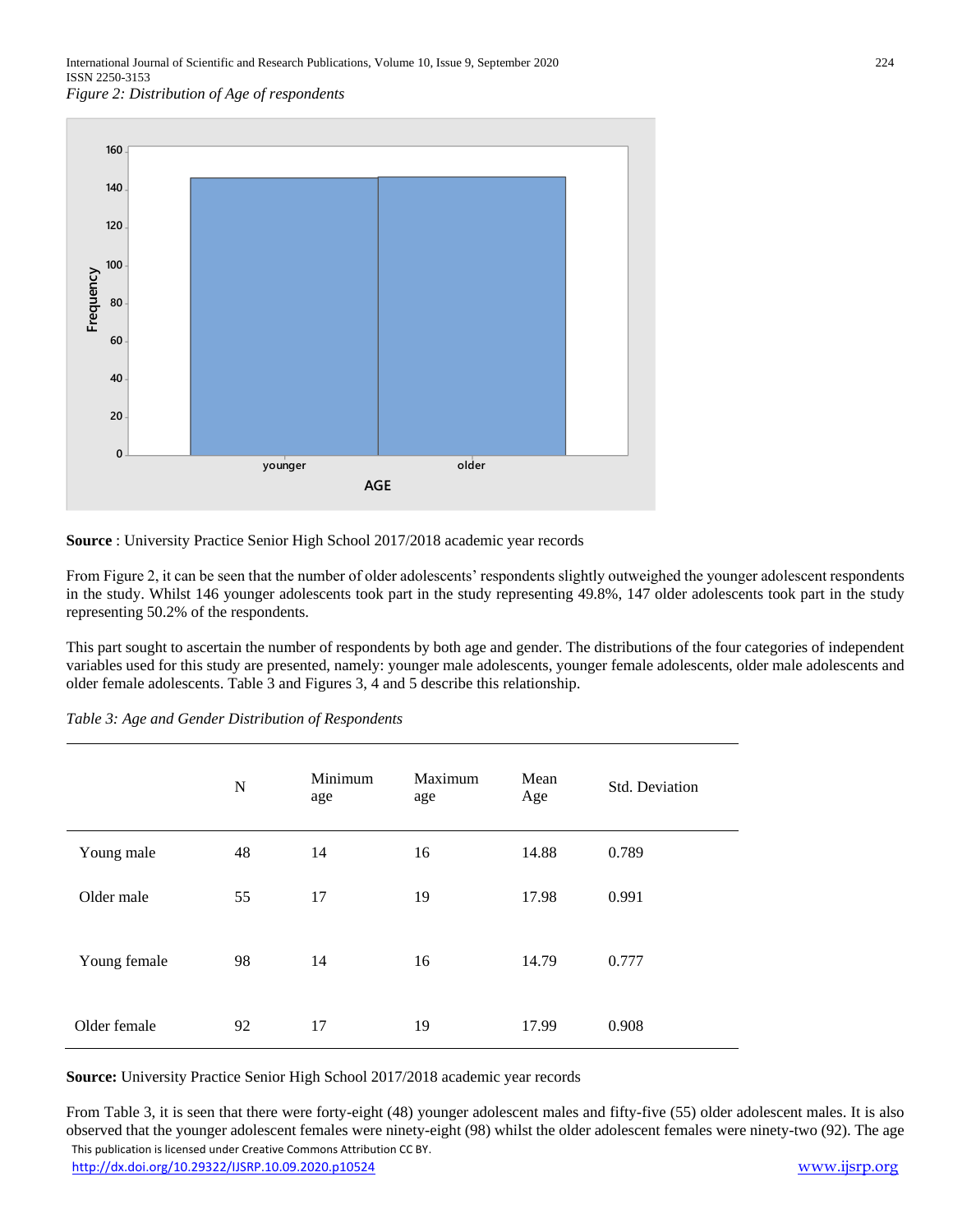range for younger adolescent males was 14 to 16, that for older adolescent males was 17 to 19. The age range for younger adolescent females was similarly 14 to 16 and that for the older female adolescents was 17 to 19.





**Source:** University Practice Senior High School 2017/2018 academic year records

From Figure 3, it can be detected that about forty-seven percent (46.60%) of young males adolescents took part in the study whiles about fifty-three percent (53.40%) were older male adolescents. Likewise, it could be observed that, about fifty-one percent (51.58%) of young female adolescent participated in the study while about forty-eight percent (48.42%) were older female adolescent. Again, from Figure 3, it could be observed that out of one hundred and forty-seven (147) older adolescents who took part in the study, about sixty-two percent (62.59%) were females and about thirty-seven percent (37.41%) were males. This means that a greater number of older male adolescents took part in the study than the younger male adolescents. As greater number of older adolescent males took part in the study, their female older adolescents had fewer number participating in the study than their younger female adolescents. The results also imply that the number of younger female adolescents in the Senior High Schools is greater than the number of older female adolescents. This means that a greater number of females enroll in school at an early age disputing the old adage that *'the kitchen belongs to women whiles attending school belong to men'.*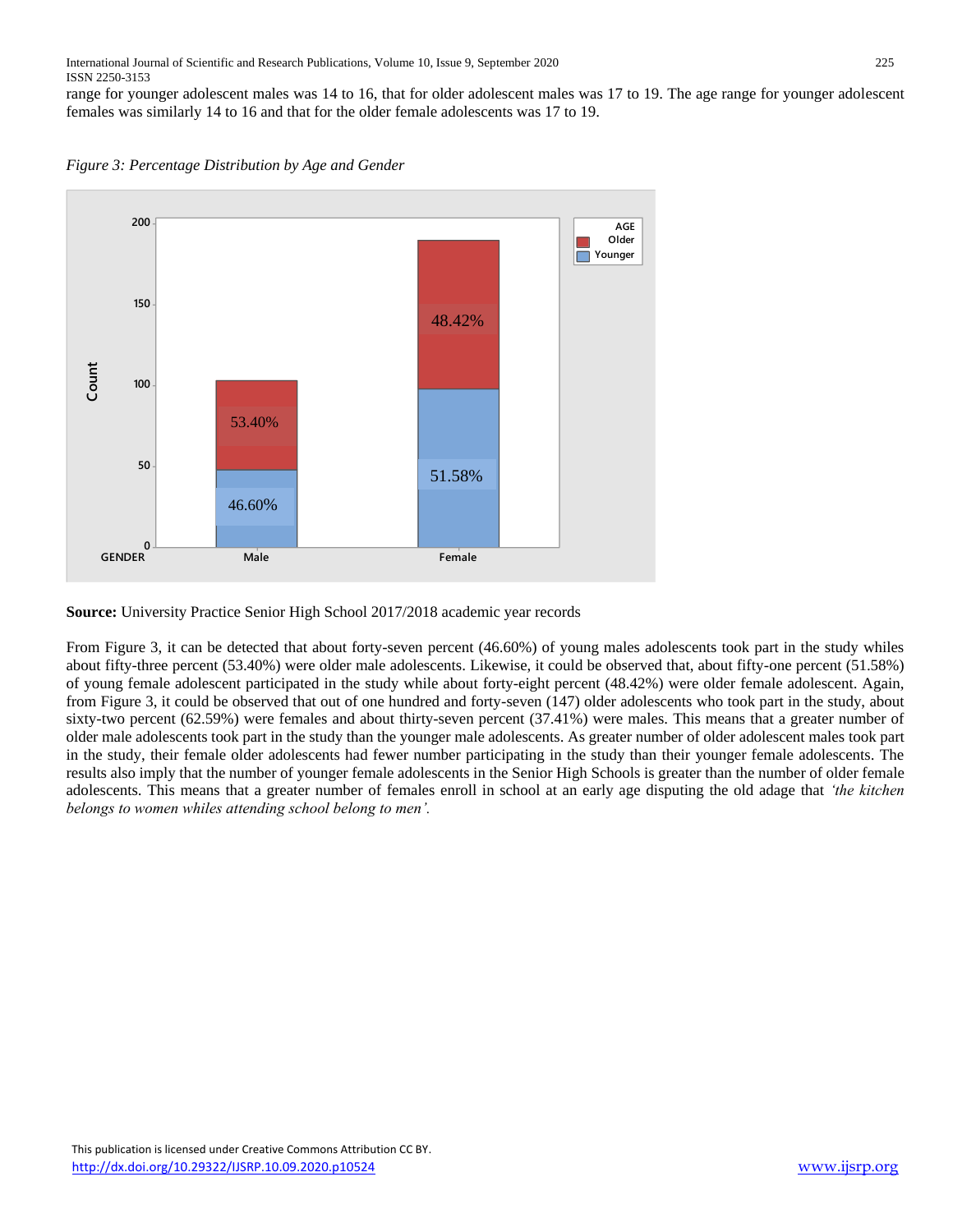

**Source**: University Practice Senior High School 2017/2018 academic year records

From Figure 4, the lower quartile age for the young female adolescent was 14 years while the upper quartile was 15.25 years. Again, it could be observed that the median age for the young female adolescent was 15 years. Figure 4 continues to show that the median age for older female adolescent was 18 years while the lower quartile and upper quartile for the older female adolescent was 17 and 19 years respectively.





 This publication is licensed under Creative Commons Attribution CC BY. <http://dx.doi.org/10.29322/IJSRP.10.09.2020.p10524> [www.ijsrp.org](http://ijsrp.org/)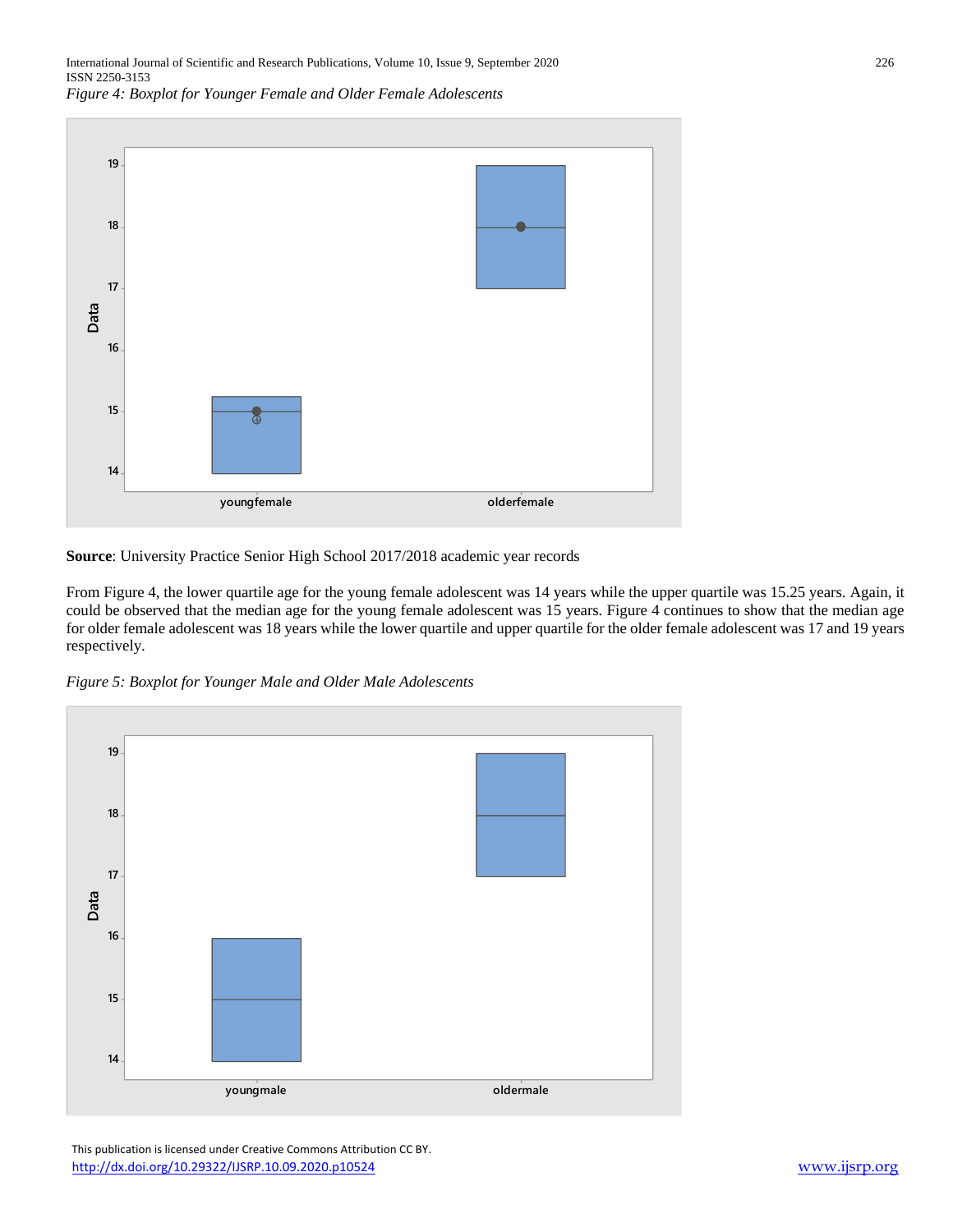From Figure 5, the lower quartile age for the young male adolescents was 14 years while the upper quartile was 16 years. Again, it can be observed that the median age for the young male adolescent was 15 years. Figure 5 shows that the median age for older male adolescent was 18 years while the lower quartile and upper quartile for the older male adolescent was 17 and 19 years respectively.

## *C. Achievement Motivation among Older and Younger Adolescents*

The differences in achievement motivation among the various categories of adolescents was sought in order to realize their significance and the effect of each of the variables (age and gender) on achievement motivation. The findings are shown in Tables 4, 5 and 6.

*Table 4: Analysis of Variance for younger male and older male adolescent achievement motivation*

|             | df  | Sum of         | Mean          |       | Р-    |
|-------------|-----|----------------|---------------|-------|-------|
|             |     | <b>Squares</b> | <b>Square</b> |       | Value |
| <b>Male</b> |     | 242.238        | 242.238       | 0.647 | 0.423 |
| Error       | 101 | 37809.412      | 374.351       |       |       |
| Total       | 102 | 38051.650      |               |       |       |

**Source:** University Practice Senior High School 2017/2018 academic year records

From Table 4, it can be observed that the p-value  $(0.423)$  is greater than the  $\alpha$ -value  $(0.05)$  hence the findings fail to reject the null hypothesis and conclude that there is no significant difference in the achievement motivation among the younger male adolescents and older male adolescents in the University Practice Senior High School in Cape Coast.

*Table 5: Analysis of Variance for younger Female and older Female adolescent achievement motivation*

|        | df  | of<br>Sum | Mean    |       | P-    |
|--------|-----|-----------|---------|-------|-------|
|        |     | Squares   | Square  |       | Value |
| Female |     | 333.225   | 333.225 | 1.036 | 0.310 |
| Error  | 188 | 60459.428 | 321.593 |       |       |
| Total  | 189 | 60792.653 |         |       |       |

**Source**: University Practice Senior High School 2017/2018 academic year records

From Table 5, it can be observed that the p-value (0.310) is greater than the α-value (0.05) hence the study fails to reject the null hypothesis and conclude that there is no significant difference in the achievement motivation among the younger female adolescents and older female adolescent in the University Practice Senior High School in Cape Coast.

*Table 6: Analysis of Variance for gender achievement motivation*

|        | df  | of<br>Sum<br>Squares | Mean<br>Square |      | Р-<br>Value |
|--------|-----|----------------------|----------------|------|-------------|
| Gender |     | 70.304               | 70.304         | .207 | .649        |
| Error  | 291 | 98844.303            | 339.671        |      |             |
| Total  | 292 | 98914.608            |                |      |             |

**Source**: University Practice Senior High School 2017/2018 academic year records

From Table 6, it can likewise be observed that the P value .649 is greater than the a-value 0.05 the study fails to reject the null hypothesis and conclude that there is no significant difference in the Achievement Motivation of males and females in the University Practice Senior High School.

## *D. Discussion of Results*

The aim of the study was twofold. The first was to explore age differences among adolescents in achievement motivation at the University Practice Senior High School (UPSHS) and the second was to examine the variation in terms of gender in adolescents' achievement motivation at the same school. To this end, a survey was conducted based on an achievement motivation instrument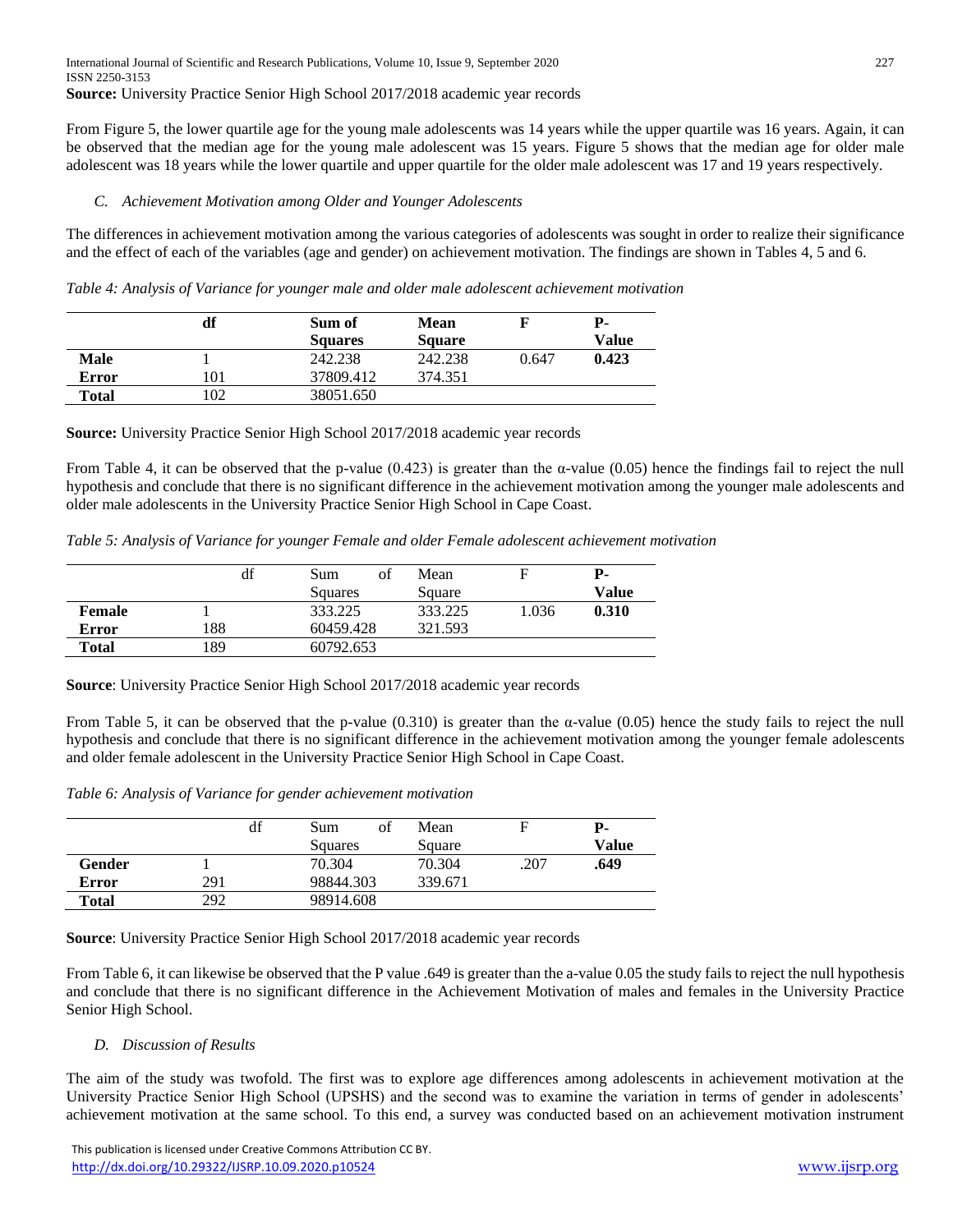developed by Professor Deo-Mohan (1985). The findings of the study presented in chapter 4 of this study are discussed below within the context of the study hypothesis and reviewed literature.

## Ho1. There are no significant differences in the levels of Achievement Motivation between younger male and older male Adolescents in the Senior High School?

No significant differences were found between younger male adolescents and older male adolescents in their achievement motivation at the University Practice Senior High School. The hypothesis that no significant differences exist between younger and older male adolescents was therefore affirmed by this study. This findings is inconsistent with many studies using self-report scales that have reported significant differences between younger and older adolescence in their achievement motivation (Guay, F. Marsh & Bovin 2016, Eclles & Wingfield, 2002, etc.) .The study is also inconsistent with several findings that point to significant differences in achievement motivation between older and younger adolescents. Also worth noting is the fact that the study is not consistent with the developmental theory model presented earlier in this study which basically finds differences in achievement motivation as a person progresses through the lifespan. In sum, the finding is inconsistent with two different sets of findings presented in the literature both of which in different directions suggests significant differences between younger and older adolescents in their achievement motivation. Whilst Guay, Marsh & Boivin (2003) generally find stronger correlation between older adolescents and younger adolescents in their academic self-concept as a facet of achievement motivation, Jacobs, et al (2002); Yeung & McInerney (2005); Salmelo-Aro, et al (2007), find decrease in achievement motivation with increase in age. As stated, this study finds no differences between older male and younger male adolescents in their achievement motivation. The difference may be explained by obvious methodological differences. Guay, et al (2003) uses a cohort study approach. Yeung & McInerney (2005) uses a structural equation model. Crossnoe (2001) uses a longitudinal study model. This study however employs a survey design.

## Ho2 There is no significant differences in the levels of Achievement Motivation between younger and older female adolescents?

Similar to the findings in the first hypothesis above, the study found no significant differences between younger and older female adolescents in their achievement motivation. In effect, the study established that irrespective of the stage of adolescents (whether younger or older), female adolescents show similar achievement motivation patterns. The non-existence of differences observed in this study may also be explained by Manheim's generational Unit model (Edmunds et al. 2002). His approach provides a strong sociological basis for the insignificant differences between younger and older female adolescents in their achievement motivation. According to Manheim, people of the same generation facing the same political, social, historical and religious problems and situations think alike. Female adolescents who were studied fell within the same generational cohort – essentially, they fell within the same decade and therefore according to Manheim, they are expected to go through similar developmental experiences (social, political, economic and religious). Consequently, there is a tendency for these groups to think and behave in similar ways and to have similar interest and values. The groups studied were born into a computer age with abundant access to information; it therefore follows that in most cases they will show similar patterns of achievement motivation.

Also, self-determination theorists provide some useful perspective to explaining the findings of this study. In the view of to Deci and Ryan (1985, 1991), the innate psychological needs of autonomy (the belief that one is the origin and regulator of his or her actions), competence (the belief that one can efficaciously interact with the environment), and relatedness (the seeking and development of secure and connected relationships with others in one's social context) underpin self-determined motivation. That is, the extent to which the aforementioned needs are fulfilled by what is available from the social environment influences the extent to which the motivation adopted by the individual is considered self-determined. To this end, several different types of self-regulatory styles have been identified (Deci & Ryan, 1985), each having specific consequences for learning, performance, personal experience, and well-being (Deci & Ryan, 1991). A reasonable inference based on this theory will be that similar self-regulation conditions by way of intrinsic and extrinsic motivation exist for both younger and older female adolescents at the University Practice Senior High School (UPSHS).

#### Ho3 There is no significant difference in the levels of achievement motivation between male and female adolescents

This study also sought to find out the differences between the two Genders in their achievement motivation. It was hypothesized that there is no significant differences between Male and Female adolescents in their achievement motivation. The findings of the study affirmed this hypothesis. No significant differences were found between Male and Female Adolescents in their Achievement Motivation.

This finding is consistent with previous finding (Gokley, Bernard, Cunningham & Motoike, 2004) which found no gender differences between male and female respondents in their achievement motivation. It's also consistent with the work of Gower, Cole and Philips (1987) whose investigation of gender differences in undergraduate psychology students revealed that the desire to win and the desire to avoid losing existed among respondents irrespective of gender. Gillison et al (2006) also corroborates this finding. His study established that in terms of self-regulation, a facet of extrinsic motivation, both gender show no significant differences. The study is however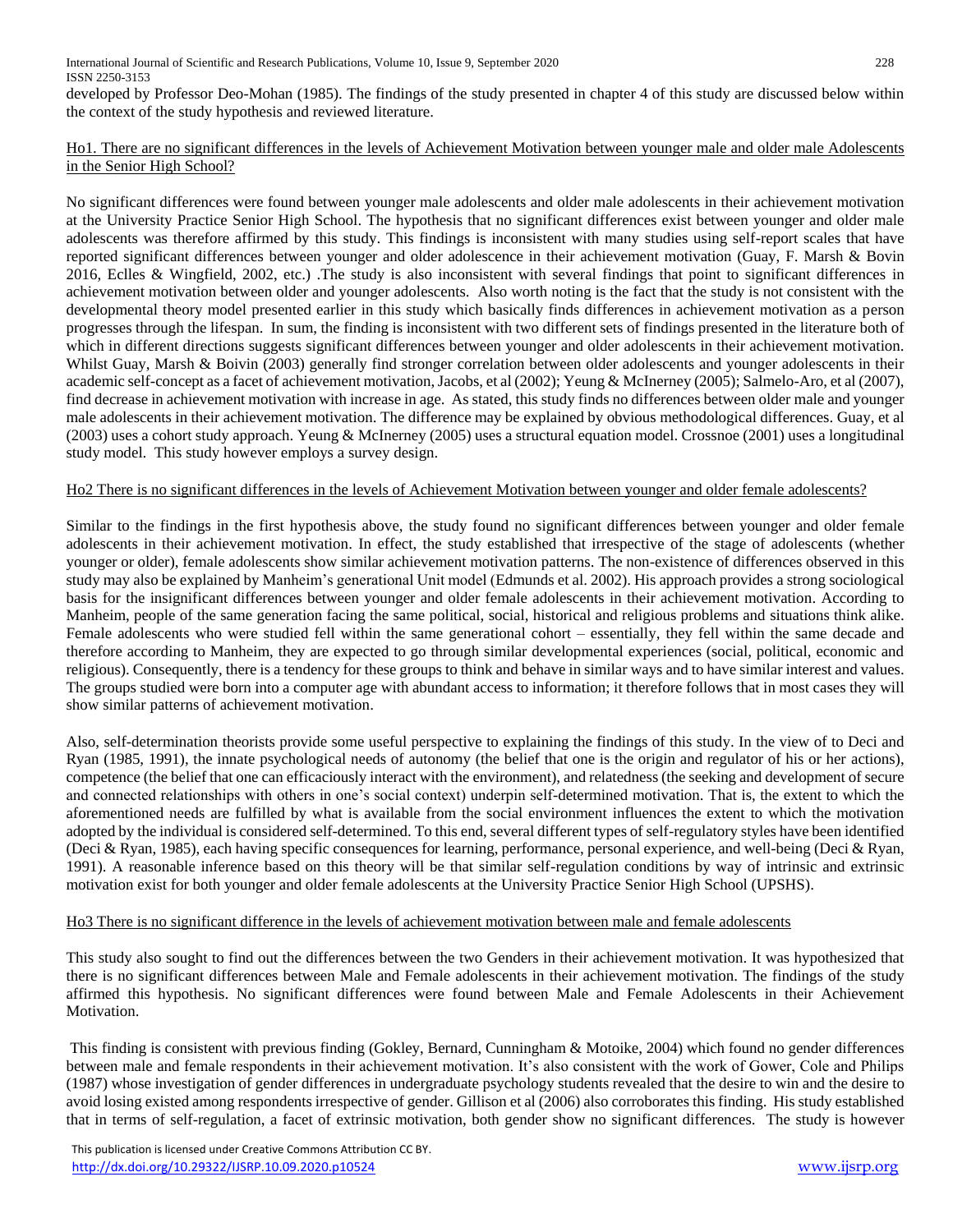inconsistent with findings that suggest that significant gender differences exist between the two genders in view of factors such as gender roles, socialization and relative different goal orientations. (Baswow & Rubin 199, Stinmayr & Spinath, 2009., Green & Debacker, 2004). It must however be explained that most of the studies that have recorded significant differences have been based on research on a specific domain of achievement motivation (Catwright et al, 2013, Giota, 2002, etc.) or in some cases have focused on specific subject areas (Guerin, Fortier & Sweet, 2012) It is therefore not precisely comparable to this study. Also, as indicated in the literature review, much of the contrasting literature have been based on a meta-analysis and on large sample sizes (Duspeyrat, Escribe, Huet & Regner, 2011, Kurma, 2004). In view of the different methodologies, different conclusions are expected. The findings of this study could be explained by various findings in the literature. It suggests that contrary to the views of researchers such as (Eccles, Jacobs, & Harold, 1990; Nagy et al., 2010), who suggest that culturally transmitted gender roles and expectations orient boys to be both more confident and more motivated to succeed, girls are showing achievement motivation similar to their male counterparts and therefore perhaps the traditionally held cultural beliefs about the two genders is changing.

Viewed in the light of the social determination theory, it will be right to observe that optimal conditions exist for both boys and girls to develop in the University Practice Senior High School thus the no differences in their achievement motivation. It is also important to note that it is not known whether the non-existence of significant differences between male and female students reflect developmental trends or are a reflection of educational policy within the secondary schools. For example, with the general deliberate effort by government to mainstream girls education and to promote the education of female children through enhanced enrollment in secondary schools as well as government efforts at promoting girls participation in the Science Technology Engineering and mathematics (STEM) fields, there is no doubt that the right social conditions have been created for girls to aspire to their highest potential. In an era where girls have better access to educational and social opportunities like their male counterparts, it is to be expected that both sexes may show similar motivation patterns.

# V. SUMMARY, CONCLUSION AND RECOMMENDATIONS

## *A. Introduction*

This part provides summary of key findings, key conclusions derived from the findings, recommendations arising from the key findings and suggestions for further research.

## *B. Summary*

Stemming from the laudable framework provided by the self-determination theory and the lack of empirical consensus on the literature on age and gender differences in achievement motivation among adolescents, this work sought to investigate whether there are differences in achievement motivation between younger and older adolescents and also whether there are differences between male and female adolescents in achievement motivation. To this end, 293 adolescents were selected by the systematic random sampling technique and were made to respond to questionnaire adapted from the Deo-Mohan Achievement motivation scale (1970).

## *C. Key Findings*

No significant differences were found between older male adolescent and younger male adolescents in their achievement motivation. There was an absence of significant differences between younger female adolescents and older female adolescents in their achievement motivation.

Finally, no differences were found between male and female adolescents in their achievement motivation.

## *D. Conclusion*

The absence of significant differences between younger and older adolescents in their achievement motivation leads to the conclusion that adolescents whether young or old have the same tendency to achieve. It also points to the fact that both age groups are affected in a similar manner by intrinsic and extrinsic motivational factors. Furthermore, considering the absence of significant differences between male and female adolescents in their achievement motivation, it leads to the conclusion that male and female adolescents have similar levels of achievement motivation.

These conclusions have several implications for educators, parents and social workers. In the first place, since the study reveals that males and females show no difference in achievement motivation, it provides fertile grounds for rigorous promotion of fields that are traditionally male dominated such as the Science, Technology, engineering and Mathematics (STEM) fields at the secondary school level among females. School Counselors should make it a deliberate policy to promote these fields among females on the strength of the evidence that male and female students are equally motivated to achieve.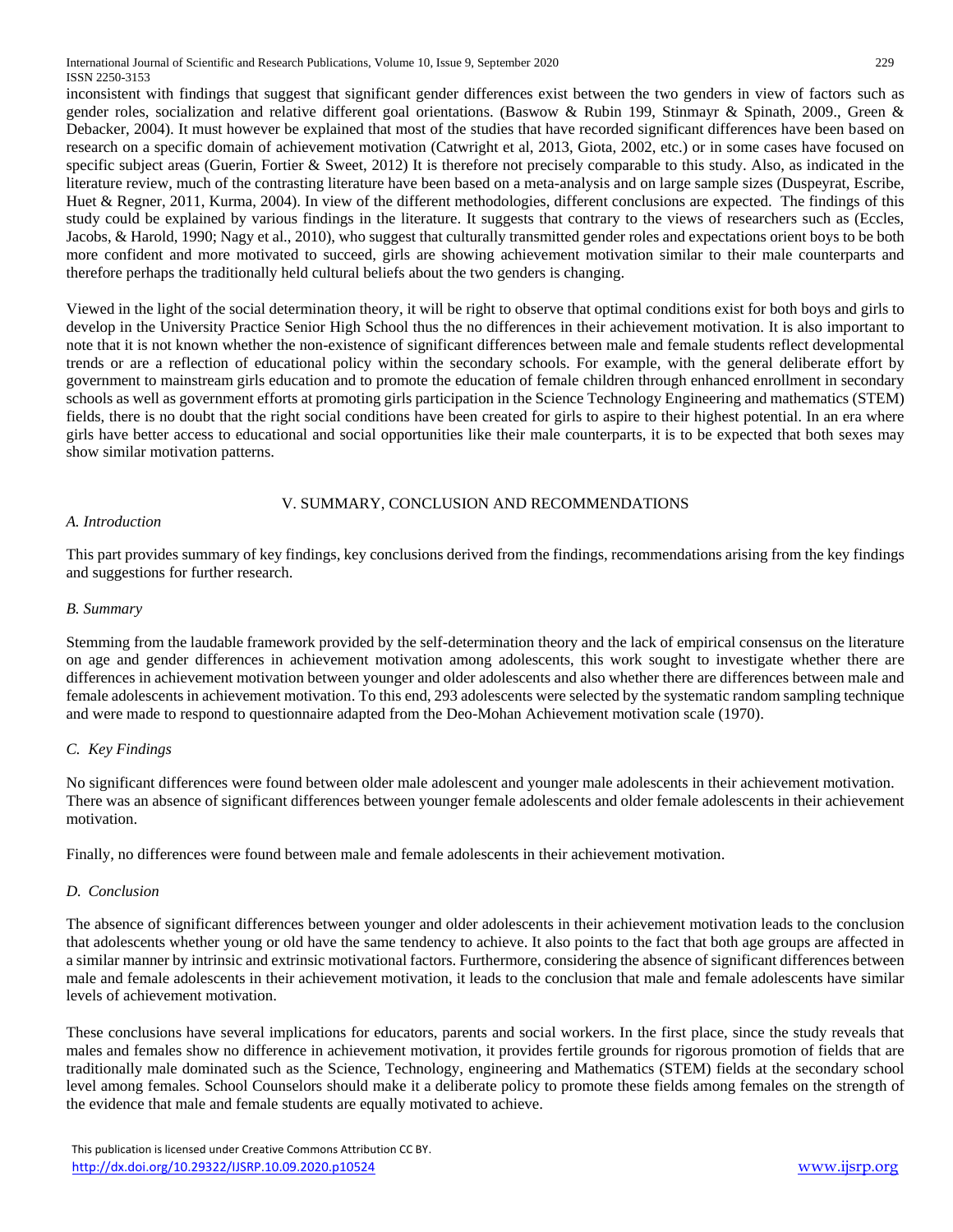Since there is some evidence that achievement motivation decline as adolescents progress across the lifespan (Dweck & Leggett, 1988), it is suggested that achievement motivation training is taken seriously at post-secondary level through the provision of robust guidance and counseling services so that as adolescents transition into college and graduate school they maintain higher levels of achievement motivation. Contrary to studies that there is a general decline in achievement motivation with age, this study has established that, at least among adolescent groups in the University Practice Senior High School (UPSHS), there is no decline. This study may therefore provide useful basis to cautiously conclude that the decline in achievement motivation over the lifespan does not happen in adolescence.

## *E. Recommendations*

This study has established that there are no significant differences between younger and older adolescents in the University Practice Senior High School in their achievement motivation and also that there are no significant differences between male and female adolescents in their achievement motivation. In view of these conclusions, the following recommendations are hereby made for implementation by policy makers, researchers and teachers:

- 1. Teachers should make sure that Male and female students should be given equally challenging roles in the school system, particularly leadership. There should be no discrimination based on the assumption that some roles are more male oriented.
- 2. This finding provides encouragement for policy makers and practitioners who seek to increase enrollment of particularly girls in the STEM fields. It is a good indication that we should pursue a deliberate policy of girls in the STEM fields because when they find themselves in STEM programmes, they will have the same drive to succeed as their male counterparts.
- 3. With the impressive achievement motivation trend, it means the University Practice Senior High School may have optimal conditions for achievement motivation of both genders. To continue to maintain this trend, it is suggested that the U.P.S.H.S. take achievement motivation training for both genders seriously, so that there is no possible decline for one gender in the future.

# *F. Suggestions for Further Research*

This work examined age and gender differences in achievement motivation across gender and age among adolescents in the University of Cape Coast Practice Senior High School. Results showed that no significant differences exist between male and Female and between Young and Old adolescents in their achievement motivation. The result hold many more prospects for future research among which are as follows:

- a) This study could be extended to look into the specific domains of achievement motivation and whether age and gender differences exist in these domains, in order to support or contest existing literature on differences in achievement motivation between gender and between age groups. It is therefore recommended that further empirical test is done to examine whether age and gender differences exist in the specific domains of achievement motivation among Ghanaian adolescents.
- b) Secondly, the author realizes that, the data presented and the subsequent conclusions drawn were based on only one school located in a semi-urban center. This school is within a university setting which has its own peculiar socio cultural characteristics. Subsequently, an obvious research strategy is to replicate the work in other settings, especially rural settings to make conclusions more valid.
- c) Thirdly because the study examines developmental groups (younger and older adolescents), a longitudinal study in the future may help understand more clearly whether achievement motivation patterns change across the lifespan of adolescents within the Ghanaian context. Also, a longitudinal study will be necessary to develop a better understanding of the relationship between the different aspects of achievement motivation and gender/age overtime. Alternatively, an intervention study will allow an opportunity to examine the extent to which changes in age may produce achievement motivation.

# ACKNOWLEDGMENT

I extend appreciation to Eunice N. Amoah and Emmanuel Asare Ayim for their support. I thank you for your timely and constructive comments and suggestions. You have given generously your time and advice in a warm, caring environment that fueled the fire of personal motivation, persistence and resilience to completing this paper.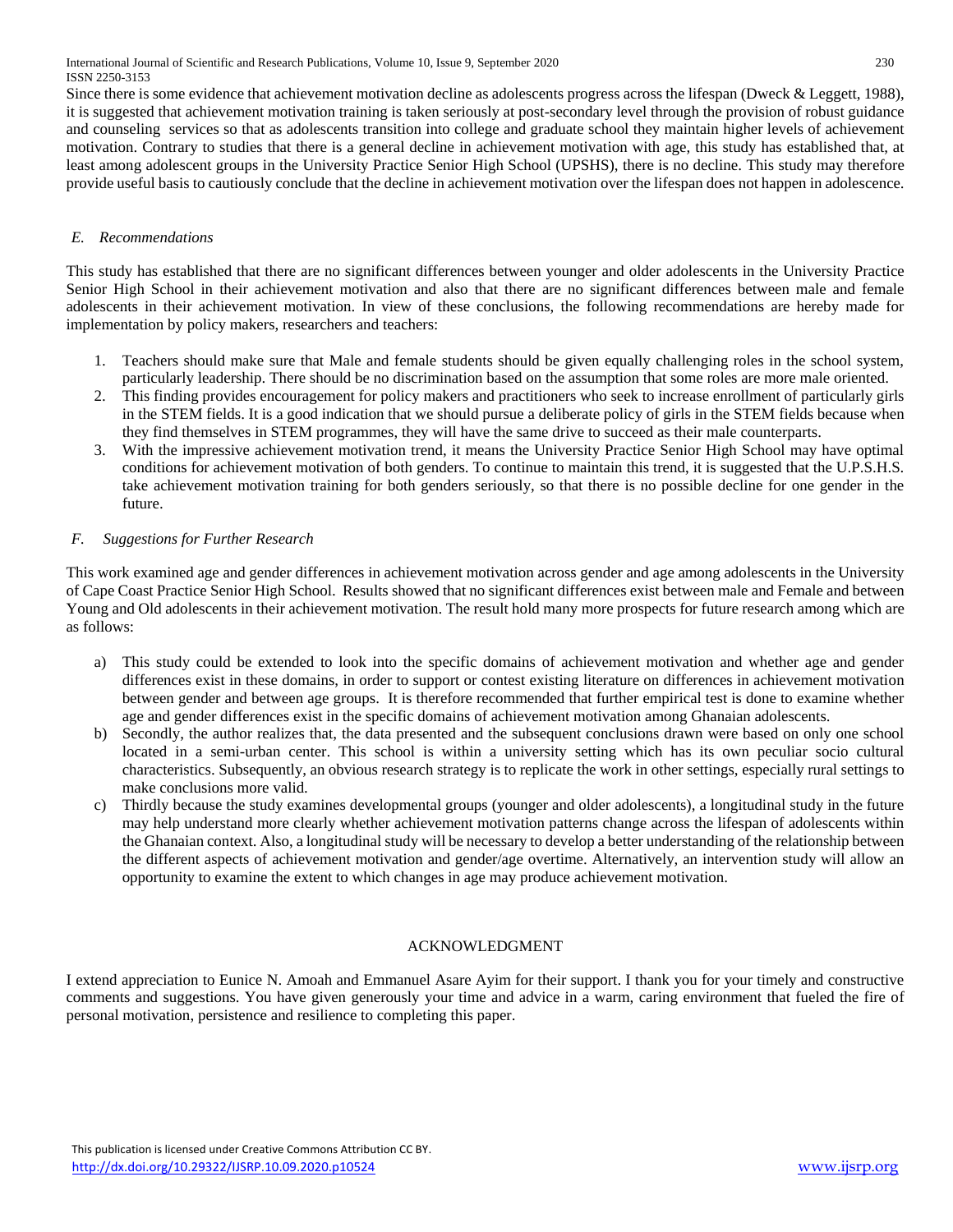#### REFERENCES

- [1] Alspaugh, J. W. (1998). The achievement loss associated with the transition to middle school and high school. *Journal of Educational Research*, 92(1), 20-25.
- [2] Atkinson, J. (1957). Motivational determinants of risk taking behavior. *Psychological Review*, 64, 359–372.
- [3] Atkinson, J. W., & Feather, N. T. (1966). *A theory of achievement motivation*. New York: Wiley.
- [4] Baker, R. S. (2004). Intrinsic, extrinsic, and amotivational orientations: Their role in university adjustment, stress, well-being, and subsequent academic performance. *Journal of current psychology*, 23 (3), 189–202
- [5] Basow, S. A. & Rubin, L. R. (1999). Gender influences on adolescent development. In N. G. Johnson, M. C. Roberts, & J. Worrell (Eds.), *Beyond appearance: A new look at adolescent girls* (pp. 25-52). Washington, D. C.: American Psychological Association.
- [6] Bong, M. & Skaalvik, E. M. (2003). Academic self-concept and self-efficacy: How different are they really?. *Educational psychology review*, 15(1), 1-40.
- [7] Butler, R. (2012b). Striving to connect: Extending an achievement goal approach to teacher motivation to include relational goals for teaching*. Journal of Educational Psychology*, 104, 726–742.
- [8] Caldwell, T. W. (2007). *Evaluation of ninth grade transition program for at-risk students*. East Tennessee State University. (UMI No. 3256786).
- [9] Carr, P.G. & Mednick, M.T. (1988). Sex role socialization and the development of achievement motivation in black preschool children. *Sex Roles*, 18, 169–180.
- [10] Cartwright, K. B., Timothy, R., Marshall & Wray, E. (2016). A longitudinal study of the role of reading motivation in primary students' reading comprehension: Implications for less simple view of reading. *Reading Psychology*, 37(1), 55-91
- [11] Chandra Shekhar, Rejinder Kumar (2016). Gender differences in achievement motivation, self-efficacy academic stress and academic achievement of secondary school students. *International Journal of Applied Social Science*, 2 (5&6), 117-124
- [12] Chmelynski, C. (2004). Ninth-grade academies keep kids in school. *The Education Digest*, 6 (5) 48.
- [13] Clark, Gina (2010) *Differences in the domains of achievement motivation based on gender and developmental group*. Western Carolina University.
- [14] Cokley, K. O., Bernard, N., Cunningham, D., & Motoike, J. (2001). A psychometric investigation of the academic motivation scale using a United States sample. *Measurement and Evaluation in Counseling and Development,* 34, 109-119.
- [15] Crosnoe, R. (2001). Academic orientation and parental involvement in education during high school. *Sociology of Education*, 74(3), 210-230

Deci and Ryan (1985, 1991)

- [16] Dekker, S., Karabbendam, L., Lee, N. C., Boschloo, A., Groot, R., & Jolles, J. (2013). Sex differences in goal orientation in adolescents aged 10-19: The older boys adopt work avoidant goals twice as often as girls. *Learning and Individual Differences,* 26, 196-200. https://doi.org/10.1016/j.lindif.2012
- [17] Deo, M. (1985). *Manual of Deo Mohan Achievement Motivation Scale.* National Psychological Corporation, Kacherightat, Agra.
- [18] Dupeyrat, C., Escribe, C., Huet, N., & Regner, I. (2011). Positive biases in Self-assessment of mathematics competence, achievement goals, and mathematics performance. *International Journal of Educational Research*, 50, 241–250.
- [19] Dweck, C. S., & Leggett, E. L. (1988). A social-cognitive approach to personality and motivation. *Psychological Review*, 95, 256- 273.
- [20] Eagly, A. H., & Wood, W. (1999). The origins of sex differences in human behavior: Evolved dispositions versus social roles*. American Psychologist*, 54, 408–423.
- [21] Eccles, J.S., Wigfield, A., & Schiefele, U. (1998). Motivation to succeed. *Handbook of Child Development*, 3, 1017-1095.
- [22] Eccles, J., Midgley, C., & Adler, T. (in press)(1990). Age-related changes in the school environment: Effects on achievement motivation. In J. G. Nicholls (Ed.), *The Development of Achievement Motivation*. Greenwich, CT: JAI Press.
- [23] Edmunds, J. and Turner, B. S. (2002). *Generations, Culture, and Society*. Buckingham: Open University Press, 2002.
- [24] Elliot, A. J., McGregor, H. A., & Gable, S. (1999). Achievement goals, study strategies, and exam performance: A mediational analysis. *Journal of Educational Psychology*, 91(3), 549-563.
- [25] Flynn, G. (1998). Is your recognition program understood?. *Workforce*, 77(7), 30-35.
- [26] Gillison, F.B., Standage, M. et al (2006). Relationships among adolescents' weight perceptions, exercise goals, exercise motivation, quality of life and leisure-time exercise behaviour: A self-determination theory approach. *Health Education Research Theory and Practice*, 21(6)
- [27] Giota, J. (2002). Adolescents' goal orientations and academic achievement: Long-term relations and gender differences. *Scandinavian Journal of Educational Research*, 46 (4), 349-371.
- [28] Gokley, K. O., Bernard, N., Cunningham, D., & Motoike, J. (2004). A psychometric investigation of the academic motivation scale using a United States sample. *Measurement and Evaluation in Counseling and Development*, 34, 109-119.
- [29] Gonida, E., Kiosseoglou, G. & Voulala, K. (2007). Perceptions of parent goals and their contribution to student achievement goal orientation and engagement in the classroom: Grade-level differences across adolescence. *European Journal of Psychology of Education, 23*(l), 23-39
- [30] Gower, L. A., Cole, S. G., & Phillips. J. L. (1987). *Games strategies: Gender differences vs. motivational differences.* (ERIC Document Reproduction Service No. ED 279 951).

 This publication is licensed under Creative Commons Attribution CC BY. <http://dx.doi.org/10.29322/IJSRP.10.09.2020.p10524> [www.ijsrp.org](http://ijsrp.org/)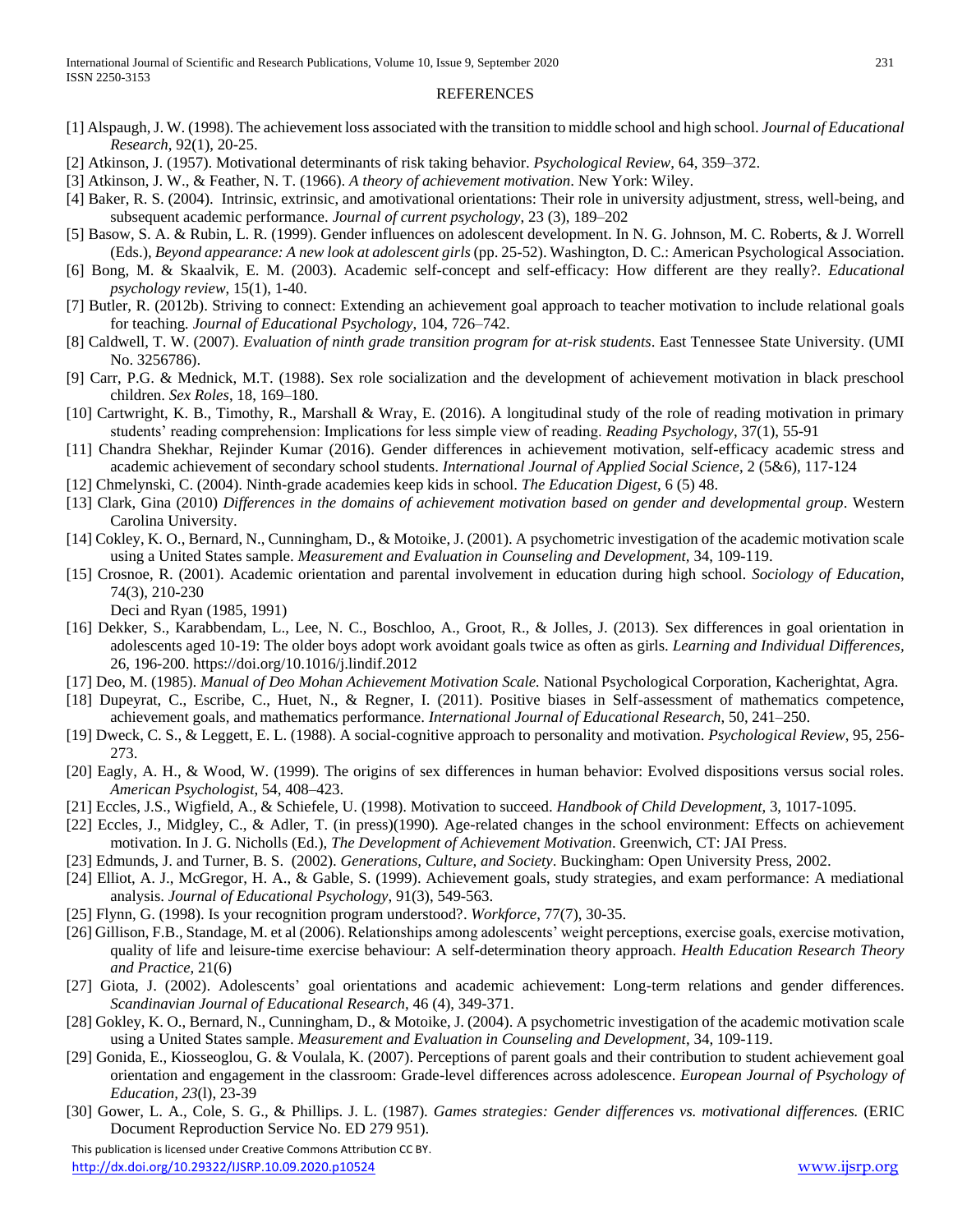- [31] Greene, B. A. & DeBacker, T. K. (2004). Gender and orientations toward the future: links to motivation. *Educational Psychology Review*, 16 (2), 91-120.
- [32] Guay, F., Marsh, H. W., & Boivin, M. (2016). Intrinsic motivation and achievement in mathematics in elementary schools: A longitudinal investigation of their association. *Journal of Child Development*, 87(1).
- [33] Guay, F., Ratelle, C. F., Roy, A., & Litalien, D. (2010). Academic self-concept, autonomous academic motivation, and academic achievement: Mediating and additive effects. *Learning and Individuals differences*, 20(6), 644 – 653.
- [34] Guerin, E. Fortier, M. (2012) Motivational profiles for physical activity: Cluster analysis and links with enjoyment. *PH Enex Journal*, 4(2).
- [35] Hall, J. F. (1989). *Learning and Memory* (2nd Ed.). Massachusetts: Allyn and Bacon
- [36] Harackiewicz, J. M., Barron, K. E., Carter, S. M., Lehto, A. T., & Elliot, A. J. (1997). Predictors and consequences of achievement goals in the college classroom*:* Maintaining interest and making the grade. *Journal of Personality and Social Psychology*, 73(6), 1284-1295.
- [37] Haycock, Kati & Jerald, Craig. (2002). Closing the Achievement Gap. *Principal*, 82(2), 20-23
- [38] Hootstein, E. (1998). Motivating the unmotivated child. *Teaching Pre-K-8*, 29 (3), 58-59.
- [39] Hsieh, P. H. & Schallert, D. (2008). Implications from self efficiency and attribution theories for an under-standing of undergraduates' Motivation in a foreign language course. *Contemporary Educational Psychology*, 33, 513-532.
- [40] Jacobs, J. E., Lanza, S., Osgood, D. W., Eccles, J. S., & Wigfield, A. (2002). Changes in children's self-competence and values: Gender and domain differences across grades one through twelve*. Child Development*, 73 (2), 509-527
- [41] Kimball, M.M. (1989). A new perspective on women's math achievement. *Psychological Bulletin*, 105, 198-214.
- [42] Krejcie, Robert V., Morgan, Daryle W. (1970). Determining sample size for research activities. *Educational and Psychological Measurement*.
- [43] Lemos, M. S. & Veríssimo, L. (2006). Extrinsic classroom orientation: Data from a new adaptation. In Noronha, Machado, Almeida, Gonçalves, Martins & Ramalho (coords.), Actas da XI Conferência Internacional (Ed.), Avaliação Psicológica: Formase Contextos. (387-394). Braga: Universidade do Minh
- [44] Leondari, A., & Gialamas, V. (2002). Implicit theories of intelligence, goal orientations, and perceived competence: Impact on students' achievement behavior. *Psychology in the Schools*, 39(3), 279–291.
- [45] Ligon, N. Y. (2006). Assessing the achievement motivation across grades and gender. *Dissertation abstracts international section A: Humanities and Social Sciences,* 67(6-A), 2052.
- [46] Linnenbrink, E. A. & Pintrich, P. R. (2002). Motivation as an enabler for academic success. *School Psychology Review*, 31, 313- 327.
- [47] Mackintosh, N. J. (1998). *IQ and human intelligence*. Oxford: Oxford University Press
- [48] Mandel, H. P., & Marcus, S. I. (1988). The psychology of under achievement: differential diagnosis and differential treatment. In I. B. Wiley (Series Ed.), *Wiley series on personality processes*. New York: John Wiley & Sons.
- [49] Marsh, H. W., & Hau, K.-T. (2003). Big-fish--little-pond effect on academic self-concept: A cross-cultural (26-country) test of the negative effects of academically selective schools. *American Psychologist*, 58(5), 364-376
- [50] Massachi, Y. (2000*). A cross culture comparison of learning styles* (Masters Graduate Thesis). Retrieved from
- http://scholarworks.rit.edu/cgi/viewcontent.cgi?article=2357&context=thesis.
- [51] McClelland, D. (1961). *The achieving society*. New York, N.Y.:D. Van Nostrand Company, Inc.
- [52] McGeown, S. P., (2012). Sex or gender identity? Understanding children's reading choices and motivation, *Journal of Research in Reading*, 38 (1), 35-46.
- [53] Meece, Anderman & Anderman, (2006) Classroom goal structure, student motivation and academic achievement. *Annual Review Psychol*. 57, 487–503
- [54] Meece, Glienke, & Burg, (2006) Gender and motivation. *Journal of School Psychology*, 44, 351-373. [http://dx.doi.org/10.1016/j.jsp.2006.04.004.](http://dx.doi.org/10.1016/j.jsp.2006.04.004)
- [55] Morris, W. Larry & Davis, Mark & H. Hutchings, Calvin. (1981). Cognitive and emotional components of anxiety: Literature review and a revised worry-emotionality scale. *Journal of educational psychology*, 73, 541-55.
- [56] Nakata. (2006). *Motivation and experience in foreign language learning*. New York: Peter Lang Publishing.
- [57] Nagy, G. Garrett, J., Trautwein, U., et al (2010). The development of students mathematics self-concept in relation to gender: Different Countries, different trajectories? *Journal of Research on Adolescence*, Pgs. 482 – 501.
- [58] Nagy, G, Trautwein, U., Baumert, J., Koller, O., & Garrett, J. (2006). Gender and course selection in upper and secondary education: effects of academic self-concept and intrinsic value. *Educational Research and Evaluation*, 12(4), 323-345.
- [59] Noguera, P. (2003). The role of social capital in the transformation of urban schools in low income communities*.* In S. Saegert, P. Thompson, & M. Warren (Eds.), *83 Social capital and poor communities*. New York: Sage.
- [60] Nicholls, l., Duda, J et al (1990) Dimensions of achievement motivation in schoolwork and sport. *Journal of Educational Psychology*, 84(3), 290-299
- [61] Rusillo, M. T. C., & Arias, P. F. C. (2004). Gender differences in academic motivation of secondary school children. *Electronic Journal of Research in Educational Psychology and Psychopedagogy*. Retrieved August 1, 2011, from http://www.investigacionpsicopedagogica.org/revista/articulos/3/english/art\_3\_31.pdf

 This publication is licensed under Creative Commons Attribution CC BY. <http://dx.doi.org/10.29322/IJSRP.10.09.2020.p10524> [www.ijsrp.org](http://ijsrp.org/)